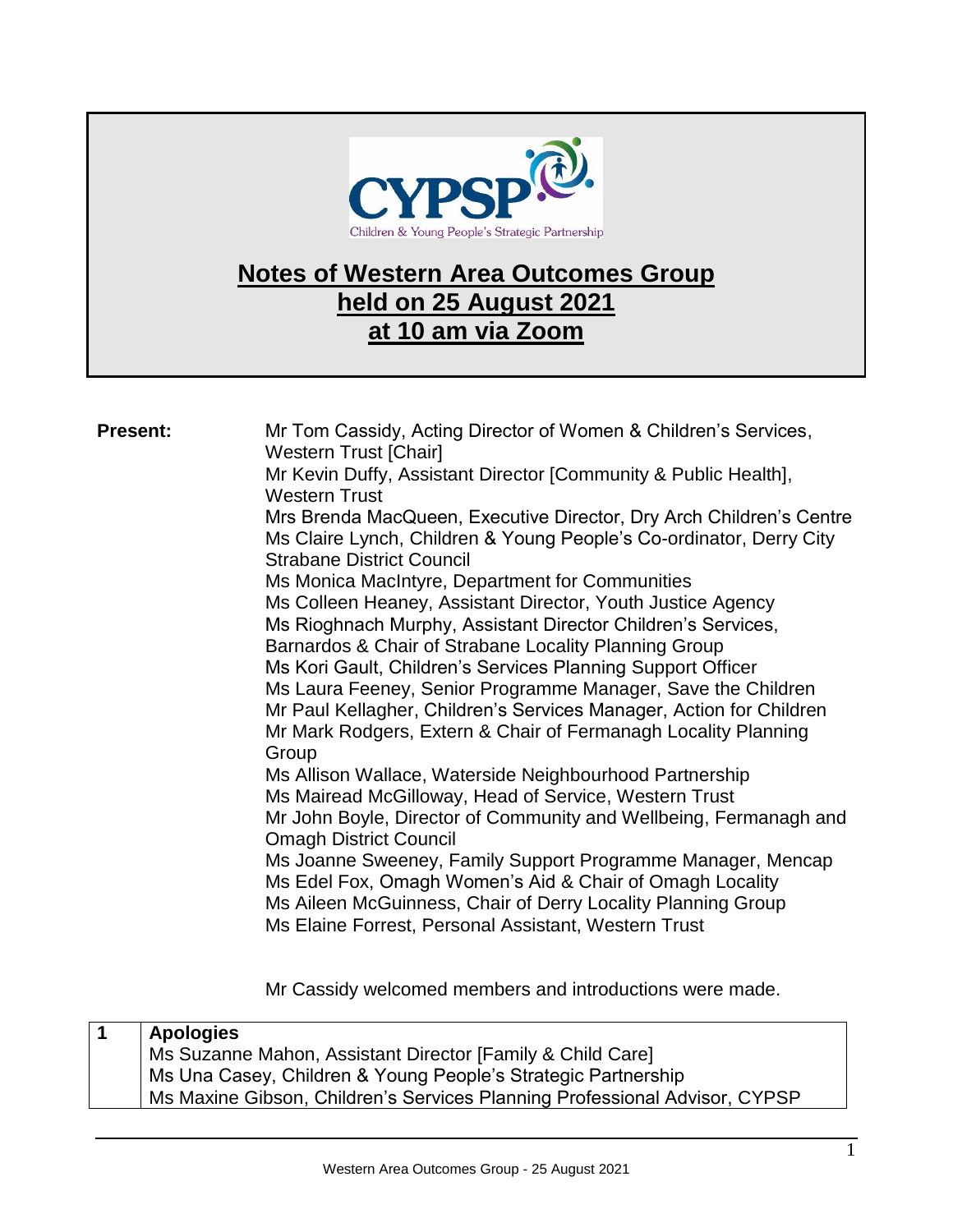|                | Ms Linda Watson, Caw/Nelson Drive Community Association                             |
|----------------|-------------------------------------------------------------------------------------|
|                | Ms Muriel Bailey, Director of Family Support Services, Parenting NI                 |
|                | Ms Debbie Hunter, Assistant Manager, Health Improvement Equality and                |
|                | <b>Involvement Department</b>                                                       |
|                | Ms Susan Mullan, Derry & Strabane District Council                                  |
|                | Ms Fiona McCann, Health & Wellbeing Senior Officer, PHA                             |
|                |                                                                                     |
|                |                                                                                     |
| $\mathbf{2}$   | Notes of Previous Meeting held on 30 June 2021                                      |
|                | Notes of the previous meeting were agreed as an accurate record of the              |
|                | discussion.                                                                         |
|                |                                                                                     |
| $\mathbf{3}$   | <b>Matters Arising</b>                                                              |
|                | There were no matters arising.                                                      |
|                |                                                                                     |
| 4              | <b>Chairman's Remarks</b>                                                           |
|                | Mr Cassidy advised members that Ms Mairead McMullen had been appointed as           |
|                | Western Child Care Partnership Manager with the Health & Social Care Board, and     |
|                | would be invited to attend future meetings of the Outcomes Group.                   |
|                |                                                                                     |
|                | Mr Cassidy reported that he had attended the Children and Young People's            |
|                |                                                                                     |
|                | Strategic Partnership meeting on 23 August 2021. He said the work of the            |
|                | Western Area Outcomes Group was in line with work being undertaken in the           |
|                | region. He noted he had given an update on the excellent work undertaken by the     |
|                | community and voluntary sector in the West and highlighted food poverty, the work   |
|                | of food banks, digital poverty and period poverty. He also highlighted the economic |
|                | deprivation and rurality of the Western Trust area.                                 |
|                |                                                                                     |
|                | Mr Kellagher said he was seeing a real deep level of poverty. Ms Murphy said        |
|                | there was a need for a second campaign on period poverty.                           |
|                |                                                                                     |
| $5\phantom{.}$ | <b>Update from Task and Finish Groups</b>                                           |
|                | Mr Duffy said additional representatives were required for Task and Finish Groups   |
|                | two and three and asked members to consider in the interim before further           |
|                |                                                                                     |
|                | discussion at the next meeting.                                                     |
|                |                                                                                     |
| 6              | <b>Update from Locality Planning Groups</b>                                         |
|                | Ms McGilloway advised that Mrs Magee remained on sick leave and recruitment         |
|                | was progressing for the Locality Planning Co-ordinator post in the Northern Sector. |
|                | Mr Cassidy asked for an update at next meeting as these vacancies impacted on       |
|                | work being taken forward.                                                           |
|                |                                                                                     |
|                | Ms Wallace reported that parents were very concerned at the length of the waiting   |
|                | list for an ASD assessment and were asking what supports were available in the      |
|                | interim. Mr Duffy reported that ASD waiting lists were an issue across the region,  |
|                |                                                                                     |
|                | but said it was important for Trust staff to join discussions in Locality Planning  |
|                | Groups, as it was important for Managers to make close connections to make          |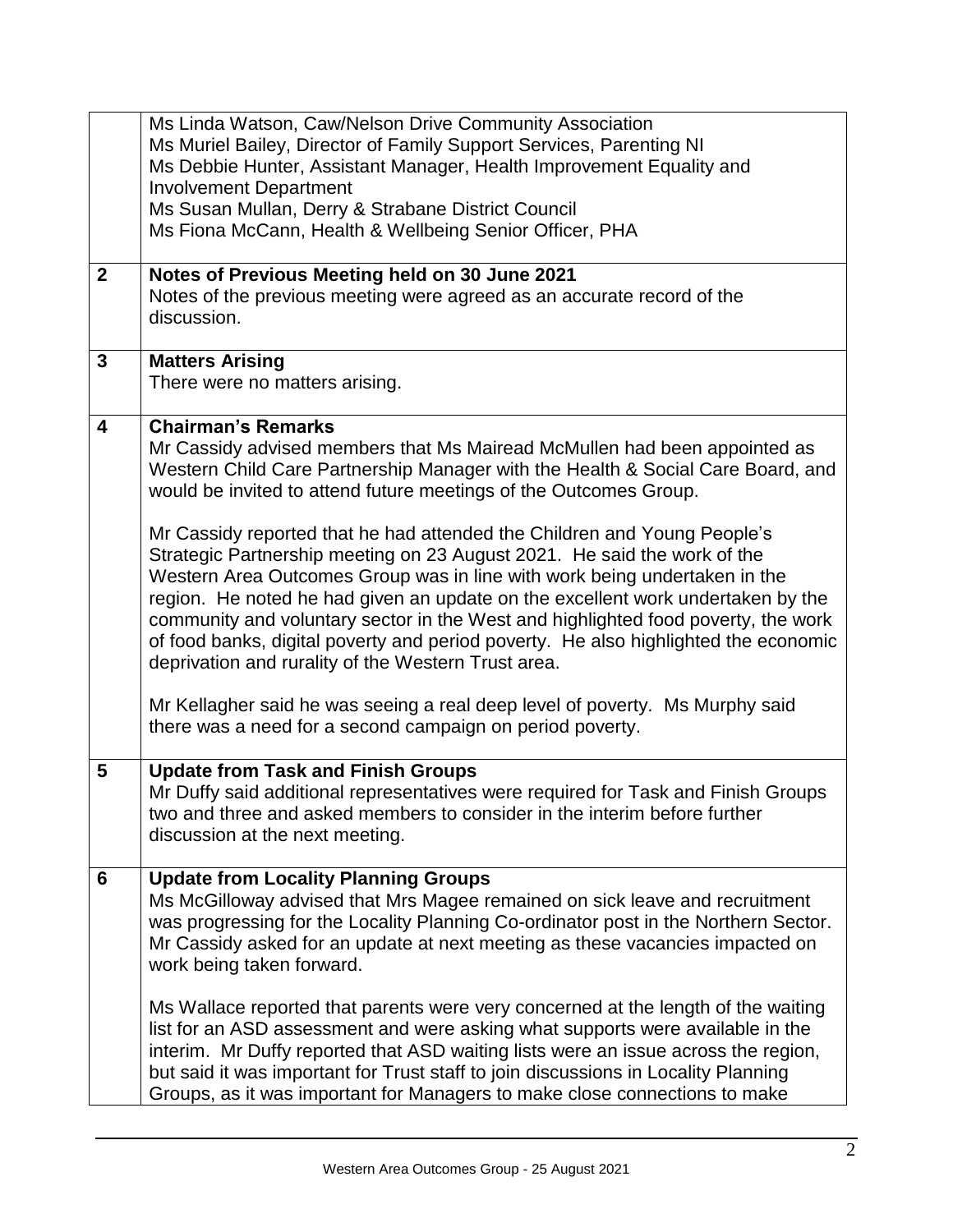|                | understanding easier. Mr Duffy said there were supports available for families and<br>agreed to share Trust contacts with Ms Wallace. Mr Cassidy asked members to<br>involve Trust staff and encouraged them to invite Trust staff to relevant meetings.                                                                                                                                                                                                                                  |
|----------------|-------------------------------------------------------------------------------------------------------------------------------------------------------------------------------------------------------------------------------------------------------------------------------------------------------------------------------------------------------------------------------------------------------------------------------------------------------------------------------------------|
|                | Ms Lynch said there was a responsibility on Government to provide appropriate<br>funding for ASD services. Mr Duffy said ASD was getting a high profile and he was<br>satisfied that it was being raised at all appropriate forums. Mr Cassidy said the<br>whole area of children's disability was being highlighted, but public sector finances<br>were restricted. The pressure on the two acute hospitals in the Trust, as well as<br>the community sector, was immense at the moment. |
|                | Ms Murphy reported that Barnardo's ran a programme providing home visits and<br>workshops, enabling links with parents experiencing similar difficulties. She agreed<br>to forward information to Mr Cassidy's office for circulation. Mr Cassidy advised<br>members to use his office, if they wished to, to disseminate information to the<br>group.                                                                                                                                    |
|                | Ms McGilloway reported that a Senior Practitioner was reviewing referrals at<br>Gateway. She said she had attended a regional meeting on Family Support Hubs<br>and the demand was the same across the Province.                                                                                                                                                                                                                                                                          |
|                | Mr Kellagher said there was a demand for support in relation to ASD and children's<br>mental health. Mrs MacQueen said there was clear evidence that when a service<br>gets in early to help, behaviours change, and said sometimes children were<br>suffering from sensory overload and this was currently being mapped.                                                                                                                                                                 |
|                | Ms Feeney advised of action planning workshop planned for September 2021.                                                                                                                                                                                                                                                                                                                                                                                                                 |
|                | Mr Duffy said there was currently a call out for submissions in relation to the Autism<br>Amendment Bill feedback, and this was an opportunity for members to contribute.<br>He said the Trust would also be responding.<br>Action                                                                                                                                                                                                                                                        |
|                | Ms Forrest to forward information to members on the Autism Amendment<br>Bill.                                                                                                                                                                                                                                                                                                                                                                                                             |
| $\overline{7}$ | <b>Early Intervention Programme Updates</b><br>Mr Cassidy acknowledged that groups were missing the input of Locality Planning<br>Co-ordinators, but asked if members could give a detailed report at the next<br>meeting in October 2021.                                                                                                                                                                                                                                                |
|                | Mr Cassidy said it was important that the Trust filled the vacancy in the Northern<br>Sector and arranged cover for Mrs Magee's post. Ms McGilloway reported that the<br>Trust's HR Department had stated that the Northern Sector post required to be<br>desk topped which was causing a delay. She said she was hopeful that<br>Mrs Magee would return to work in the coming weeks.<br>Action                                                                                           |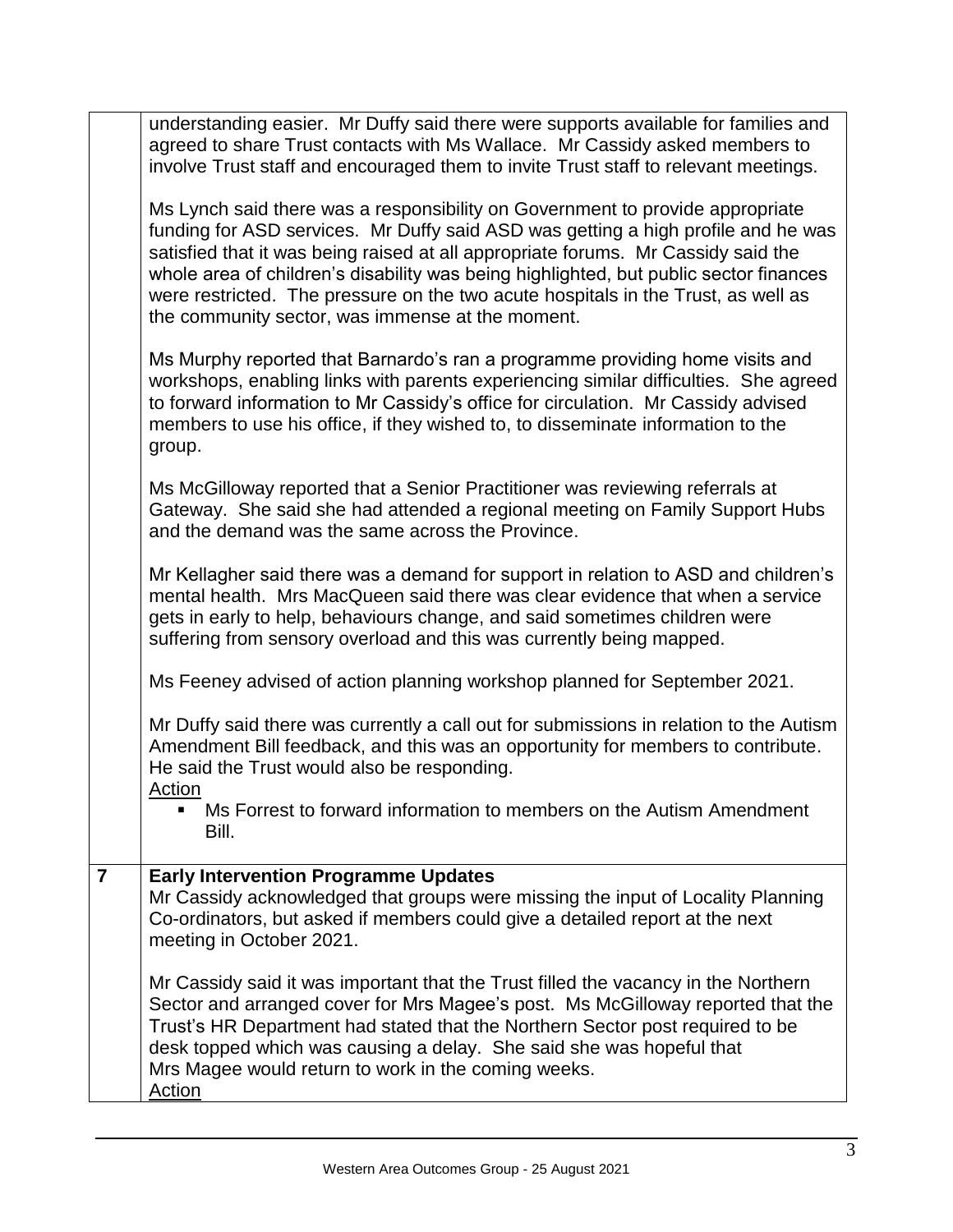|   | Ms McGilloway to continue to liaise with HR to progress recruitment for the<br>$\blacksquare$                                                                                                                                                                                                                                                                                                                                                                                                                                                                                                                                                                                                                                                |
|---|----------------------------------------------------------------------------------------------------------------------------------------------------------------------------------------------------------------------------------------------------------------------------------------------------------------------------------------------------------------------------------------------------------------------------------------------------------------------------------------------------------------------------------------------------------------------------------------------------------------------------------------------------------------------------------------------------------------------------------------------|
|   | Northern Sector post.<br>п                                                                                                                                                                                                                                                                                                                                                                                                                                                                                                                                                                                                                                                                                                                   |
|   | Ms McGilloway to update the group at the next meeting.                                                                                                                                                                                                                                                                                                                                                                                                                                                                                                                                                                                                                                                                                       |
| 8 | <b>Community Planning</b><br>Mr Boyle reported that work was progressing with the Trust, PHA and the Healthy<br>Living Centres in relation to the two pilot projects. He said Erne East had been<br>selected in relation to the mental health of young people and the views of GP's<br>would be taken on board to help have an action in place before Christmas.<br>Mr Cassidy thanked Mr Boyle for this update and said he had apprised the regional<br>CYPSP of this development at its meeting on 23 August 2021. Mr Boyle said it<br>was important to concentrate on the three outcomes and report cards to provide<br>feedback at the next meeting.<br>Ms Lynch said groups were missing the input of a Locality Planning Co-ordinator. |
|   | She gave an update on Youth Zone and Unicef, where a draft plan is to be in place<br>by 20 September 2021 followed by feedback phases and a final action plan to be<br>submitted by the end of November 2021.                                                                                                                                                                                                                                                                                                                                                                                                                                                                                                                                |
|   | Ms Lynch reported on the compilation of the Unicef CFC Draft Action Plan and<br>agreed to share the action plan in its current draft format for members to feed into<br>it. Mr Cassidy encouraged members to take the time to give feedback on the draft<br>plan.<br><b>Action</b><br>Ms Lynch to forward the draft plan to Mr Cassidy's office for circulation.                                                                                                                                                                                                                                                                                                                                                                             |
|   | Mr Cassidy thanked members for their updates.                                                                                                                                                                                                                                                                                                                                                                                                                                                                                                                                                                                                                                                                                                |
| 9 | <b>Safeguarding</b><br>Ms McGilloway reported that the Trust was experiencing workforce challenges due<br>to vacancies and a plan was in place for social work staff to work overtime at<br>weekends. She said the level and complexity of cases was increasing, with a<br>greater demand for basic necessities such as food, electricity etc. She was<br>anticipating referrals to increase again when schools reopen after the summer<br>holidays. Ms McGilloway commended the work undertaken by the community and<br>said Mrs Magee had been greatly missed.                                                                                                                                                                             |
|   | Ms Fox reported that Women's Aid were experiencing similar issues in relation to<br>the volume of referrals and their complexity and risk level. She reported on<br>difficulties in recruiting staff, which had never been an issue before now. She said<br>staff were dealing with issues around poverty, debt, housing, isolation, and the<br>closure of schools due to Covid.                                                                                                                                                                                                                                                                                                                                                             |
|   | Mr Kellagher said agencies were extremely busy and were working collectively, but<br>said it was important to be mindful of the pressures that staff were under. Ms Fox<br>said staff were dedicated, but needed to be mindful of burnout, as when staff go off                                                                                                                                                                                                                                                                                                                                                                                                                                                                              |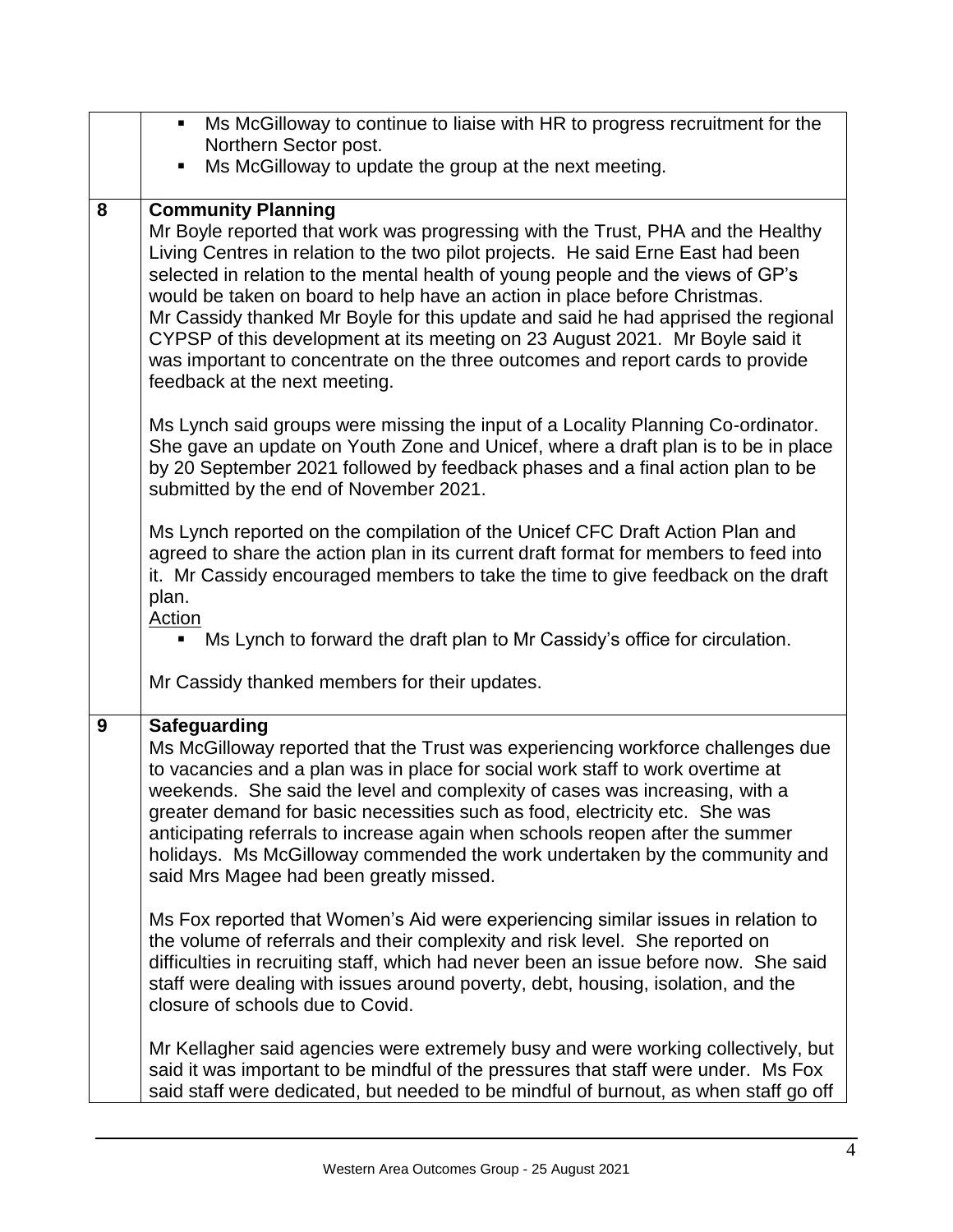|    | sick, it has an impact on the core team, so staff wellbeing was a priority.                                                                                                                                                                                                                                                                                                                                                                                                                                                                                                                  |
|----|----------------------------------------------------------------------------------------------------------------------------------------------------------------------------------------------------------------------------------------------------------------------------------------------------------------------------------------------------------------------------------------------------------------------------------------------------------------------------------------------------------------------------------------------------------------------------------------------|
|    | Mr Rogers stated that family complexities were spiralling out of control very quickly.<br>He reported that they were assisting with food parcels, food vouchers and the<br>sourcing of school uniforms.                                                                                                                                                                                                                                                                                                                                                                                      |
|    | Mr Cassidy agreed that the demand on the entire community system was<br>increasing both in terms of volume and complexity, which was an extra layer on top<br>of Covid. He said the linkage between voluntary, community and statutory<br>organisations was vital to support communities in need. He acknowledged and<br>thanked frontline staff in the efforts they were making, but said it was crucial to<br>avoid staff burnout.                                                                                                                                                         |
|    | Mr Cassidy took the opportunity to encourage everyone to get vaccinated.<br>Mr Kellagher thanked the Trust for the rollout of the vaccine to the community and<br>voluntary sector.                                                                                                                                                                                                                                                                                                                                                                                                          |
| 10 | <b>CYPSP Think Family Sub Group/Hidden Harm</b><br>Mrs MacQueen advised this this item continued to be an agenda item on the<br>Children and Young People's Strategic Partnership. Ms Gault undertook to ask<br>Ms Casey to link with Ms McMullan.<br>Action<br>Item to be kept on the agenda of the Outcomes Group.<br>٠                                                                                                                                                                                                                                                                    |
| 11 | <b>Any Other Business</b>                                                                                                                                                                                                                                                                                                                                                                                                                                                                                                                                                                    |
|    | <b>MACE</b><br>Mr Duffy reported that he had spoken with Ms McGinty, CAWT MACE Project<br>Manager, yesterday, and advised that referrals were coming in and interventions<br>were up and running. He said there would be a call out again for providers which<br>would end in September 2021.                                                                                                                                                                                                                                                                                                |
|    | <b>Youth Justice Agency - Update</b><br>Ms Heaney reported on the development of a mental health worker co-located<br>between CAMHS and the Youth Justice Agency. She said this was due to<br>commence in the Southern Sector and be rolled out to the Northern Sector. She<br>was hopeful to have someone in post before the end of September 2021.<br>Ms Heaney said young people in the justice system can be vulnerable and the<br>CAMHS additional resource has enabled the Trust to undertake this development<br>with the Youth Justice Agency which she was excited about.<br>Action |
|    | Mr Duffy to provide a further update at the next meeting.                                                                                                                                                                                                                                                                                                                                                                                                                                                                                                                                    |
|    |                                                                                                                                                                                                                                                                                                                                                                                                                                                                                                                                                                                              |
|    |                                                                                                                                                                                                                                                                                                                                                                                                                                                                                                                                                                                              |